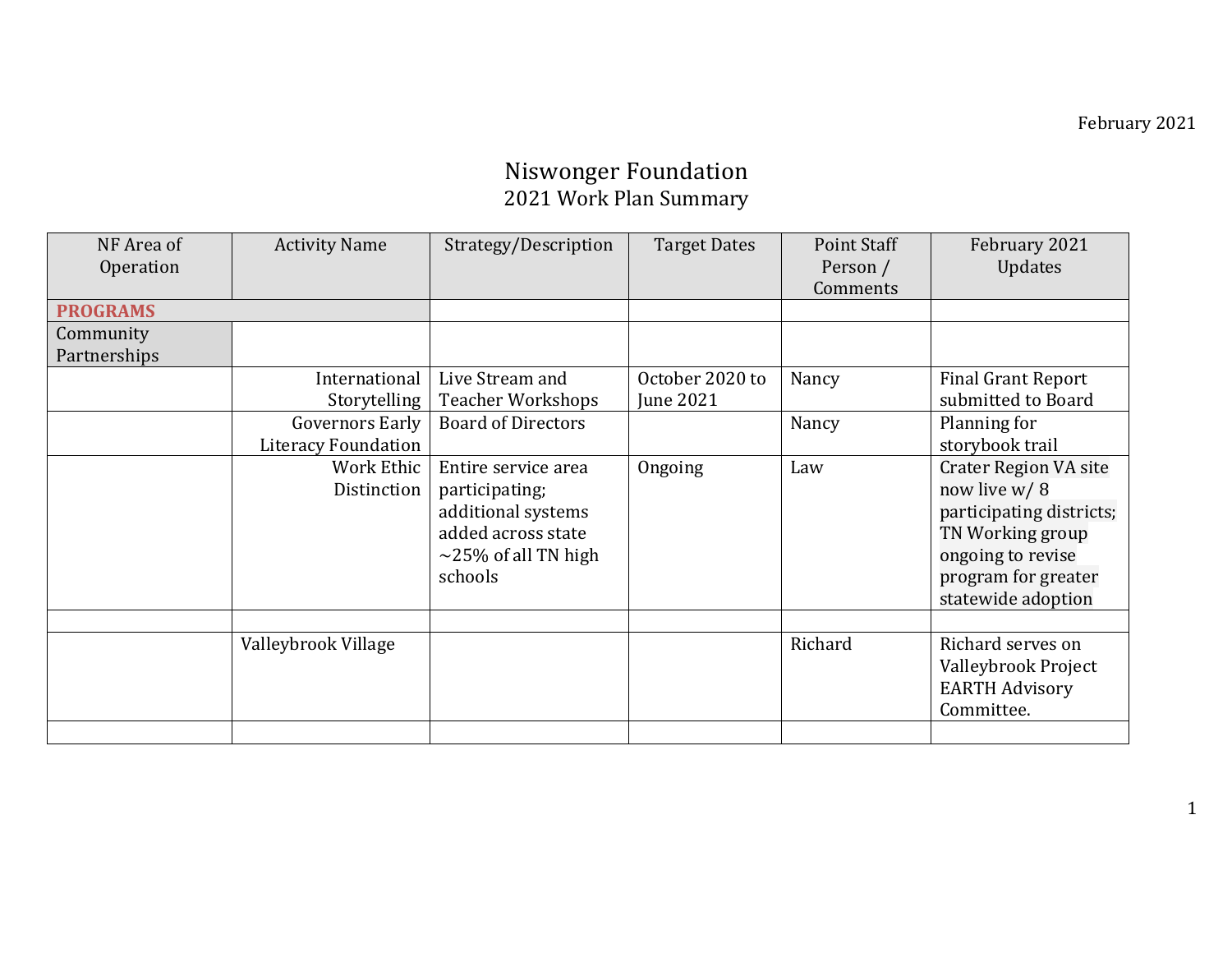|                    | <b>NPAC</b><br><b>Second Harvest Food</b> | Camp NPAC for Kids<br>Backpack program                                                                                                             | Decision has not<br>been made<br>regarding camps<br>for 2021                                                                                            | Kathy, Nancy<br>Nancy | Mini Grants<br>unavailable for 2020-<br>2021<br>Mini Grants                                                                                                                                                                                                                 |
|--------------------|-------------------------------------------|----------------------------------------------------------------------------------------------------------------------------------------------------|---------------------------------------------------------------------------------------------------------------------------------------------------------|-----------------------|-----------------------------------------------------------------------------------------------------------------------------------------------------------------------------------------------------------------------------------------------------------------------------|
|                    | <b>Bank</b>                               |                                                                                                                                                    |                                                                                                                                                         |                       | unavailable for 2020-<br>2021                                                                                                                                                                                                                                               |
| CareerConnect      | Summer<br>Experience/Interns              | Developing<br>programming for<br><b>Summer Experience</b><br>camps; beginning to<br>reach out to industries<br>for tours and summer<br>internships | Summer Experience<br>dates set -<br>% 2022: June 7-18,<br>% 2023: July 12-23<br>Summer internship<br>dates are TBD, but<br>will last approx. 6<br>weeks | Law/Gabby             | Planning for two<br>Summer Experience<br>camps for June and July<br>of 2021; exploring<br>possible alternatives if<br>Covid restrictions are<br>still in place; preparing<br>for internships.                                                                               |
|                    | <b>Program Activities</b><br>monthly      | Monthly online meetings<br>for Class of 2021, 2022,<br>and 2023.<br>Recruitment for % 2024                                                         | Jan 2021 - May<br>2021                                                                                                                                  | Law/Gabby             | Monthly meetings have<br>taken place with the<br>majority being online via<br>Zoom); developing post-<br>secondary plans for Class<br>of 2021 (approx. 95% on<br>track for college).<br>Beginning to develop new<br>cohort individual<br>recruitment plans with<br>schools. |
| Niswonger Scholars | Summer Leadership<br>Institute            | Leadership Program                                                                                                                                 | July 26-30 2021                                                                                                                                         | Nancy/Barbara         | Moving to late<br>summer to ensure<br>greatest safety.                                                                                                                                                                                                                      |
|                    | Winter Leadership<br>Institute            |                                                                                                                                                    | Dec. 16-17 2021                                                                                                                                         | Nancy/Barbara         | Institute is in planning<br>stage.                                                                                                                                                                                                                                          |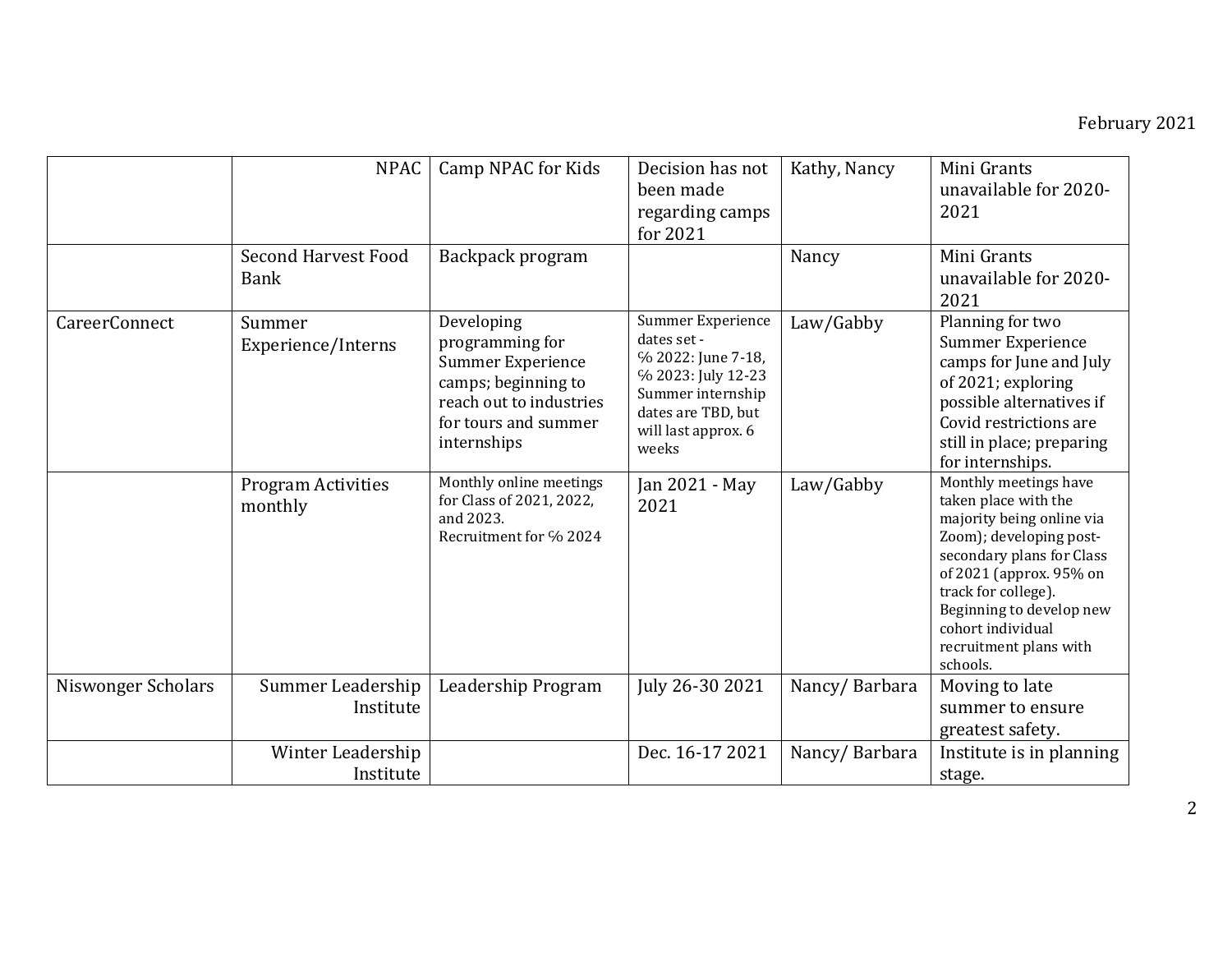|                       | Alumni Meeting              |                                                                                                            | December 18,<br>2021         | Nancy/Barbara                      | In planning stage and<br>hoping for an in-<br>person event                                          |
|-----------------------|-----------------------------|------------------------------------------------------------------------------------------------------------|------------------------------|------------------------------------|-----------------------------------------------------------------------------------------------------|
|                       | <b>Scholar Selections</b>   |                                                                                                            |                              | Nancy/Barbara                      | TBD                                                                                                 |
|                       | <b>New Scholars Dinner</b>  |                                                                                                            | TBD for Class of<br>2024     | Nancy/Barbara                      | N/A                                                                                                 |
|                       | Scholar trips               | Seniors - Normandy<br>Sophomore -Outdoor<br>Challenge<br>Juniors - New York<br>Freshmen - Bahamas          | 2021                         | Nancy                              | Planning for trips<br>later in the year<br>depending on COVID-<br>19                                |
|                       | <b>Senior Scholars</b>      | <b>Graduation Dinner</b>                                                                                   | July 27, 2021                | Nancy/Barbara                      |                                                                                                     |
| NiswongerCARE<br>(C3) | Staff meeting/<br>trainings | Monthly meetings<br>with all NCARE staff<br>for training and<br>professional learning                      | Last Friday of<br>each month | Denise<br>Anita<br>Shawn           | A combination of in-<br>person and virtual<br>staff meetings held on<br>Nov. 20, Dec. 18, Feb.<br>9 |
|                       | Leadership Team<br>Meetings | Weekly meetings for<br>planning and<br>preparation for key<br>programming<br>initiatives                   | <b>Every Thursday</b>        | Denise<br>Anita<br>Shawn<br>Nellie | Meetings are held as<br>scheduled either<br>virtually or in-person                                  |
|                       | Campaigns                   | Five campaigns<br>focused on college<br>going tasks and<br>aligned with State's<br>Path to College events. | Spring 2021                  | Advisors                           | FAFSA Frenzy events<br>being held in all<br>schools. Virtual<br>Meetings being held<br>county-wide. |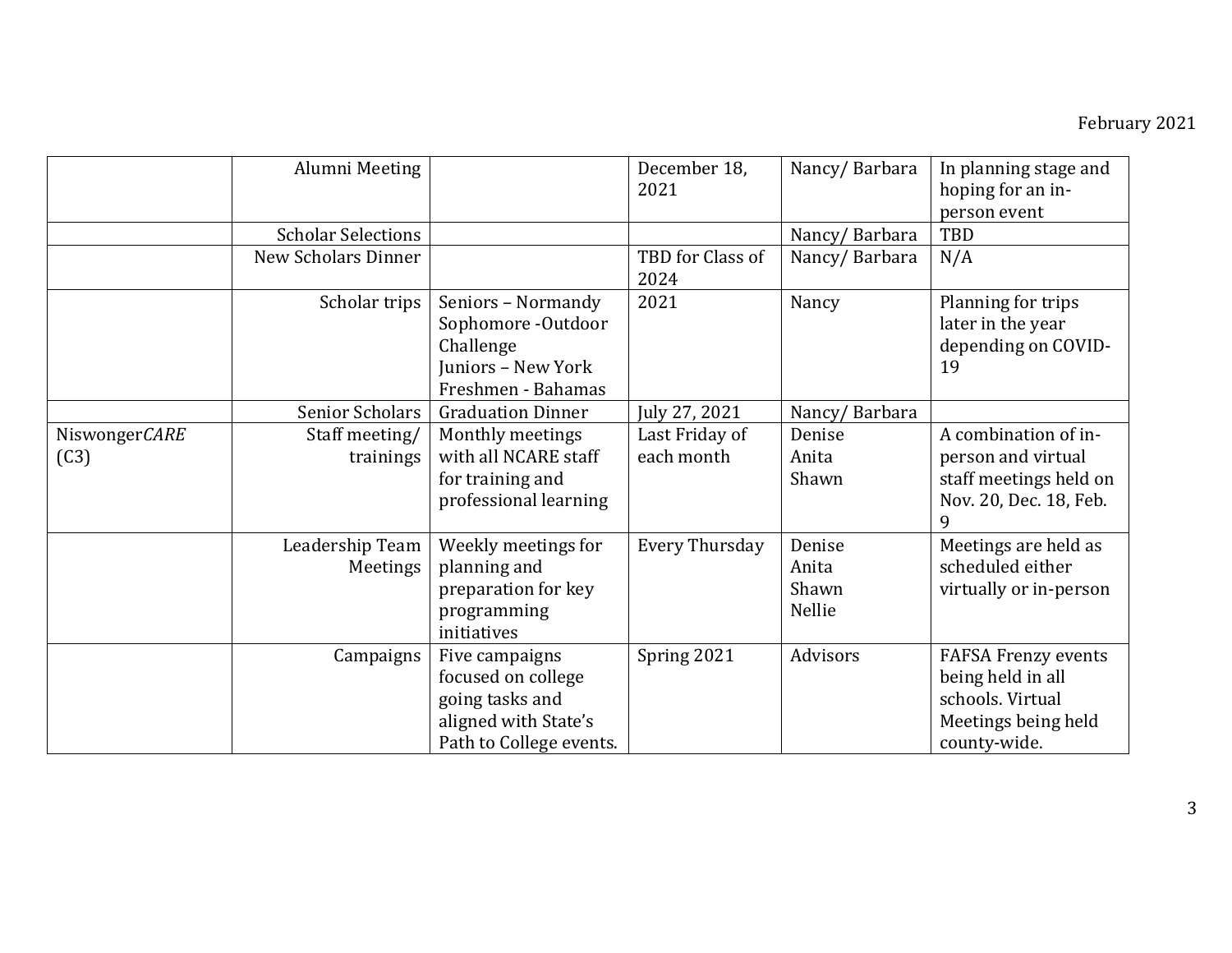|                                 | Summer Melt<br>Programming         | Big-Bright-Future                                                         | Spring 2021            | Nellie                                                      | Impact data has been<br>compiled and<br>analyzed.                                                      |
|---------------------------------|------------------------------------|---------------------------------------------------------------------------|------------------------|-------------------------------------------------------------|--------------------------------------------------------------------------------------------------------|
|                                 | Outcome/Progress<br>Analysis       | Reviewing data<br>regarding progress on<br>major milestones               | Ongoing                | Denise                                                      | Ongoing data analysis                                                                                  |
|                                 | Social Media/Website<br>Engagement | Facebook, Instagram,<br>Twitter, and YouTube,<br>NiswongerCARE<br>website | Ongoing                | Shawn-Webmaster<br>Mary Kerns- Social<br>Media Coordinator  | niswongercare.org<br>updated. Social media<br>is posted regularly.                                     |
|                                 | <b>Texting Platform</b>            | Signal Vine-college<br>access messaging<br>platform                       | Ongoing                | Anita                                                       | 3,000 students<br>enrolled                                                                             |
|                                 | Advocacy                           | <b>NCAN Fellowship</b>                                                    | Ongoing until<br>10/22 | Denise,<br>Scholars:<br>Jasmine Martin,<br>Gustavo Castillo | Training participation.<br>Nov. 16-20:<br>#thankful4pell<br>March 1-5: Virtual<br><b>Congress Week</b> |
| Personalized<br>Learning $(C3)$ |                                    |                                                                           |                        |                                                             |                                                                                                        |
|                                 | Niswonger Online                   |                                                                           |                        |                                                             |                                                                                                        |
|                                 |                                    | <b>Consortium Fees</b>                                                    | Ongoing                | Gina                                                        | Consortium Seat Fee=<br>$$125/$ seat                                                                   |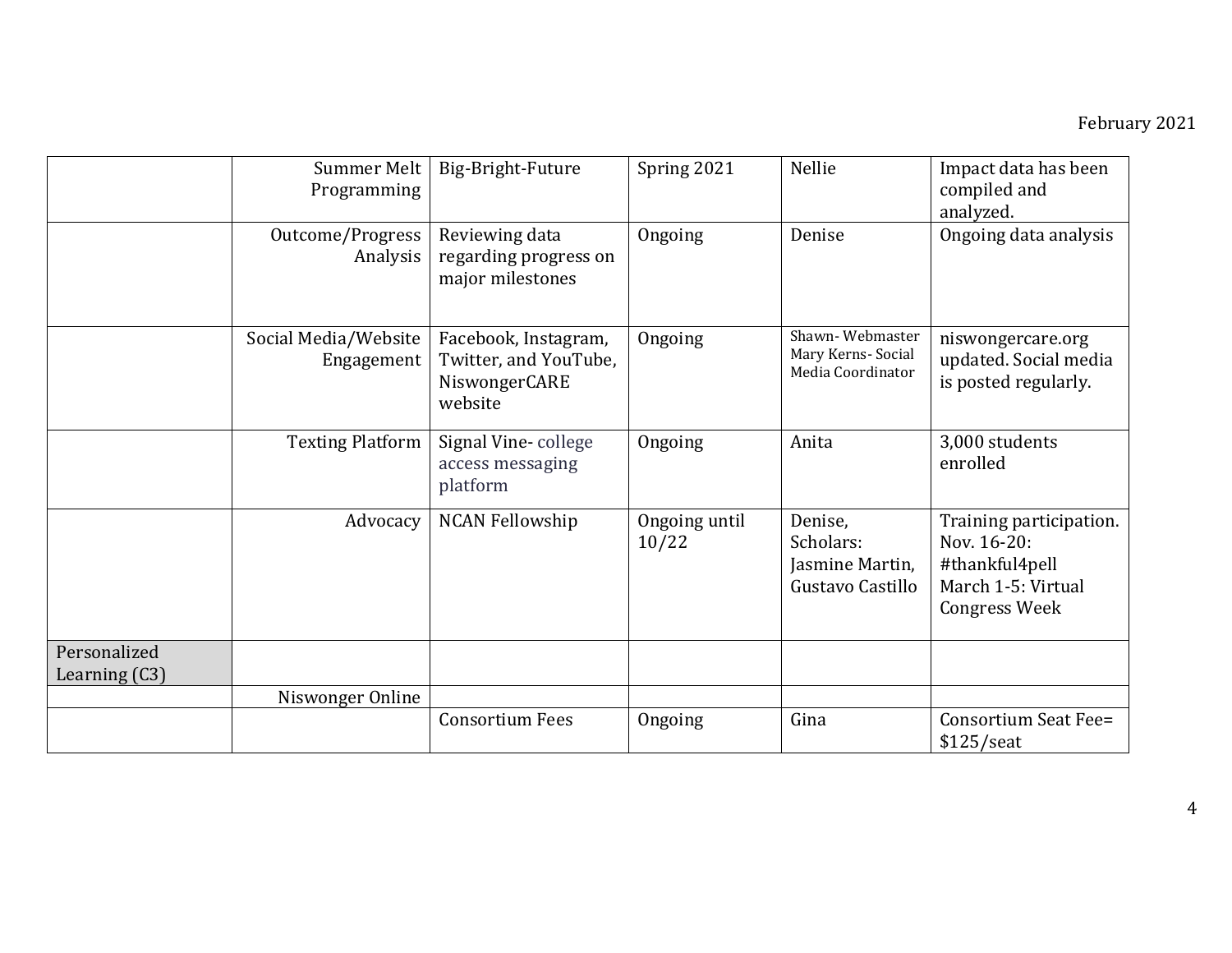|                                                                     |                  |      | Affiliate Seat Fee<br>(when no CARE<br>money) = $$175$ /seat.<br>Fees will remain<br>steady this year.         |
|---------------------------------------------------------------------|------------------|------|----------------------------------------------------------------------------------------------------------------|
|                                                                     | <b>Fall 2020</b> | Gina | Courses close Dec<br>16th. Final grades are<br>ready Dec 12st.                                                 |
| COVID-19                                                            | <b>Fall 2020</b> | Gina | <b>Enrollment for Fall</b><br>$2020 = 798.$                                                                    |
| Enrollment<br>COVID-19                                              | <b>Fall 2020</b> | Gina | Enrollment is about<br>200 over normal due<br>to schools needing<br>courses for remote<br>learners.            |
| Niswonger Online<br>Course Development<br>COVID-19 & CARES<br>Grant | <b>Fall 2020</b> | Gina | 23 New courses are<br>being developed with<br>CARES funds, 14 of<br>our online teachers<br>are doing this work |
| <b>Course Catalog</b><br>Expansion<br>COVID-19 & CARES<br>Grant     | <b>Fall 2020</b> | Gina | After this school year<br>our course catalog will<br>increase from 44 to 63<br>courses                         |
| Seat Scholarships                                                   | <b>Fall 2020</b> | Gina | The CARES grant will<br>allow us to<br>scholarship 500 fully                                                   |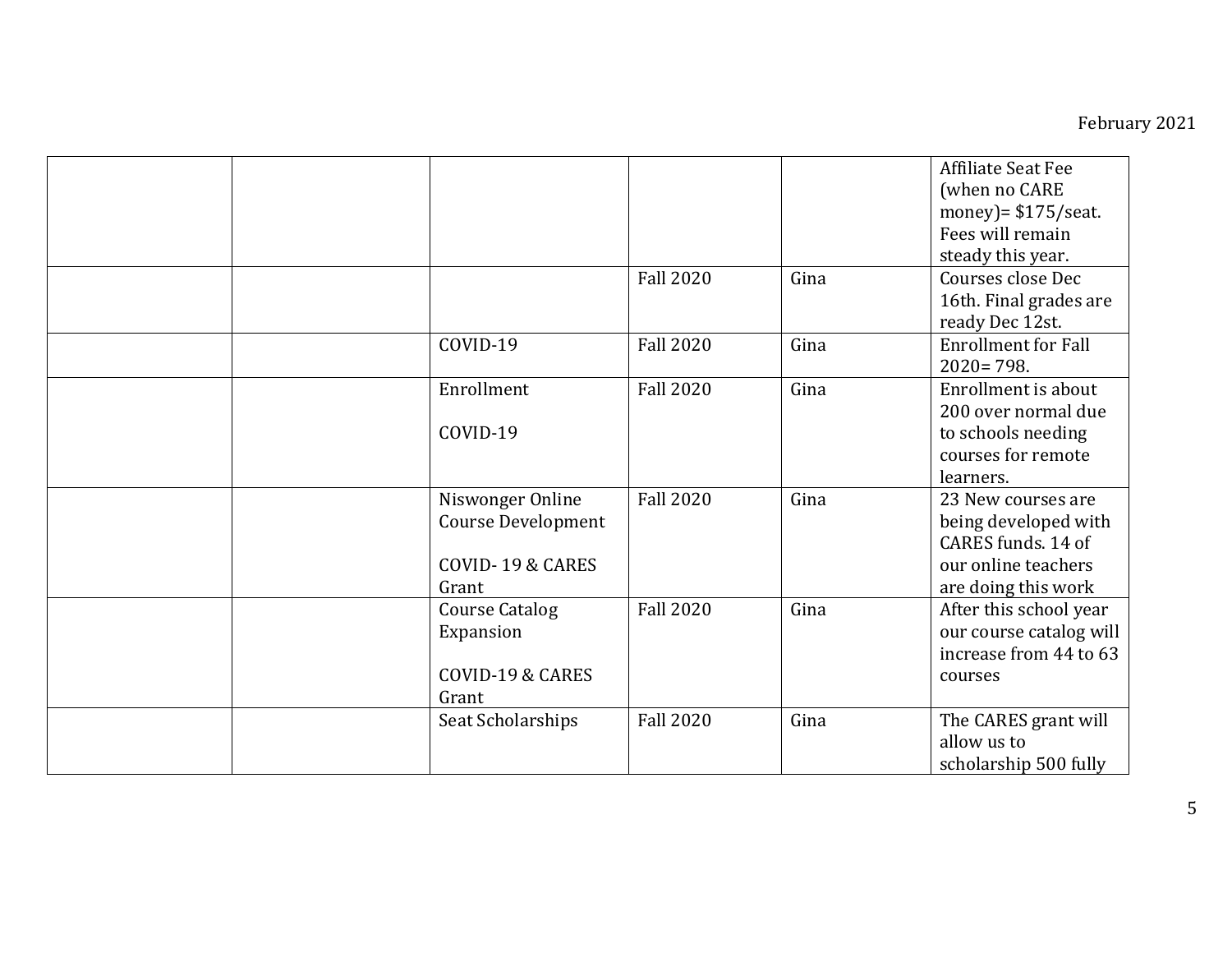|                                              | <b>COVID-19 &amp; CARES</b><br>Grant         |                  |              | online seats and up to<br>1000 blended learning<br>seats                                                                                                          |
|----------------------------------------------|----------------------------------------------|------------------|--------------|-------------------------------------------------------------------------------------------------------------------------------------------------------------------|
|                                              | Professional<br>Development                  | Ongoing          | Gina/Richard | Led multiple virtual<br>PDs through the Rural<br>Life program for<br>teachers wanting help<br>with online and<br>remote learning                                  |
|                                              | Website<br>niswongeronline.com               | Ongoing          | Gina         | Continuously<br>updating website to<br>reflect programs and<br>needed information<br>regarding Niswonger<br>Online and Online<br>Dual enrollment<br>opportunities |
| NiswongerCare<br>Online/Affiliate<br>Members | <b>CARE Foundation of</b><br>America Funding | Ongoing          | Gina         | Currently have 4<br>school systems using<br><b>CARE Foundation</b><br>funds.                                                                                      |
|                                              | <b>Affiliate System Fees</b>                 | Ongoing          | Gina         | Possible look at<br>changing annual fee<br>set up for Affiliate<br>systems                                                                                        |
|                                              | New Systems                                  | <b>Fall 2020</b> | Gina         | Sevier Co has enrolled<br>students with us for<br>the first time this fall.<br>They are being billed                                                              |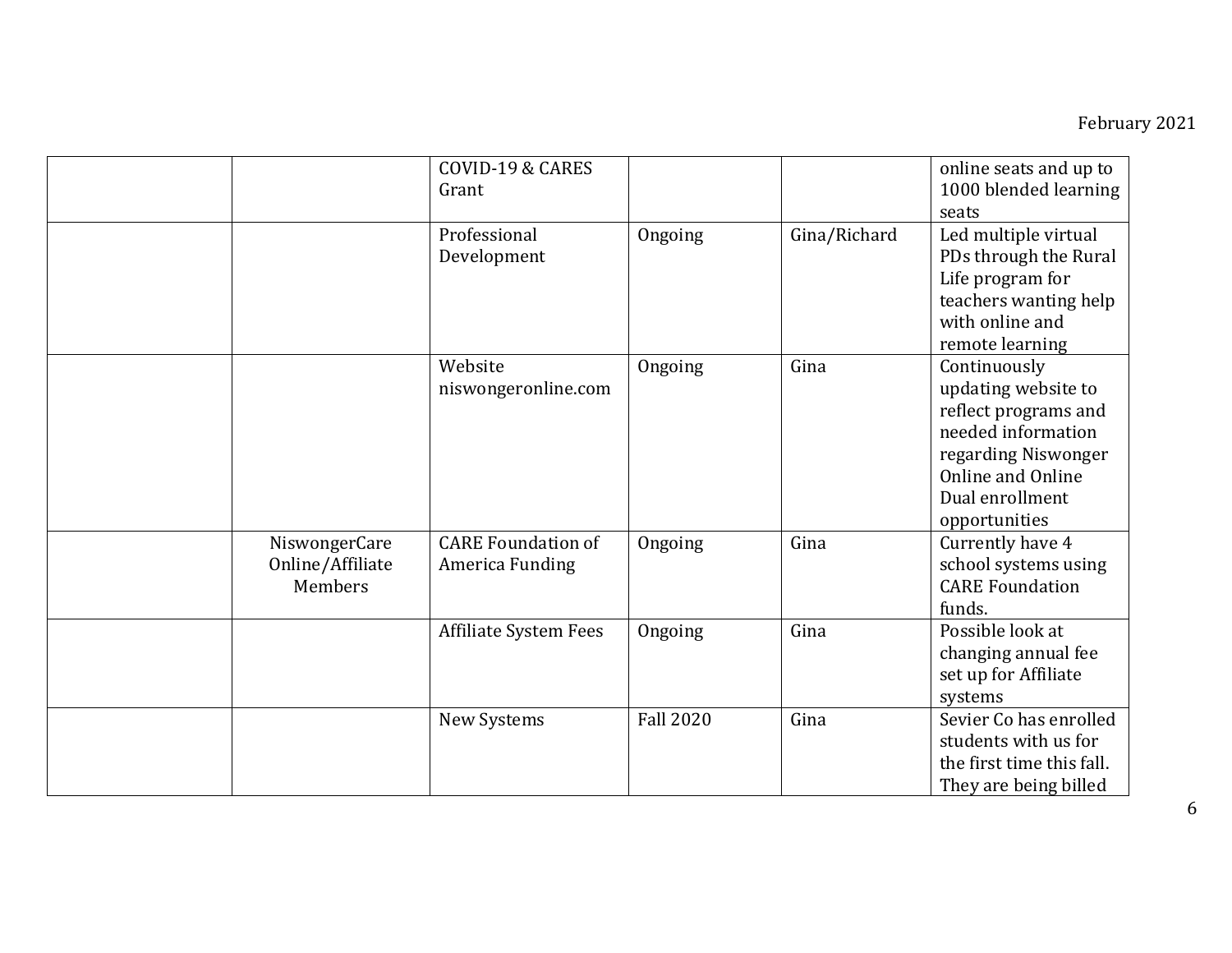|                                  |                              |                                                                          |               |                                 | as consortium<br>members.                                                                                                                                                                                    |
|----------------------------------|------------------------------|--------------------------------------------------------------------------|---------------|---------------------------------|--------------------------------------------------------------------------------------------------------------------------------------------------------------------------------------------------------------|
|                                  |                              | Possible new Systems                                                     | Sp 2021       | Gina                            | Received encouraging<br>words from<br>Commissioner<br>Schwinn regarding<br>possible help with the<br>expansion of<br>Niswonger Online. We<br>hope that continues<br>and resources from<br>the state can help |
|                                  | Coding                       | Variety of topics,<br>levels, and delivery<br>approaches<br>implemented. |               | Richard/ETSU<br>partners        | Partnership activities<br>remain "on hold".                                                                                                                                                                  |
| Professional<br>Development (C3) |                              |                                                                          |               |                                 |                                                                                                                                                                                                              |
|                                  | Symposium                    |                                                                          | June 22, 2021 | Vivian/Nancy/<br><b>Barbara</b> | Symposium has been<br>put on hold<br>indefinitely                                                                                                                                                            |
| <b>Rural LIFE</b>                | <b>Instructional Coaches</b> | <b>Ongoing Support</b>                                                   |               | Richard                         | For the 2020/21<br>school year, coaches<br>are delivering support<br>tailored for individual<br>school needs. While<br>some in-person<br>support is delivered,<br>much support is                            |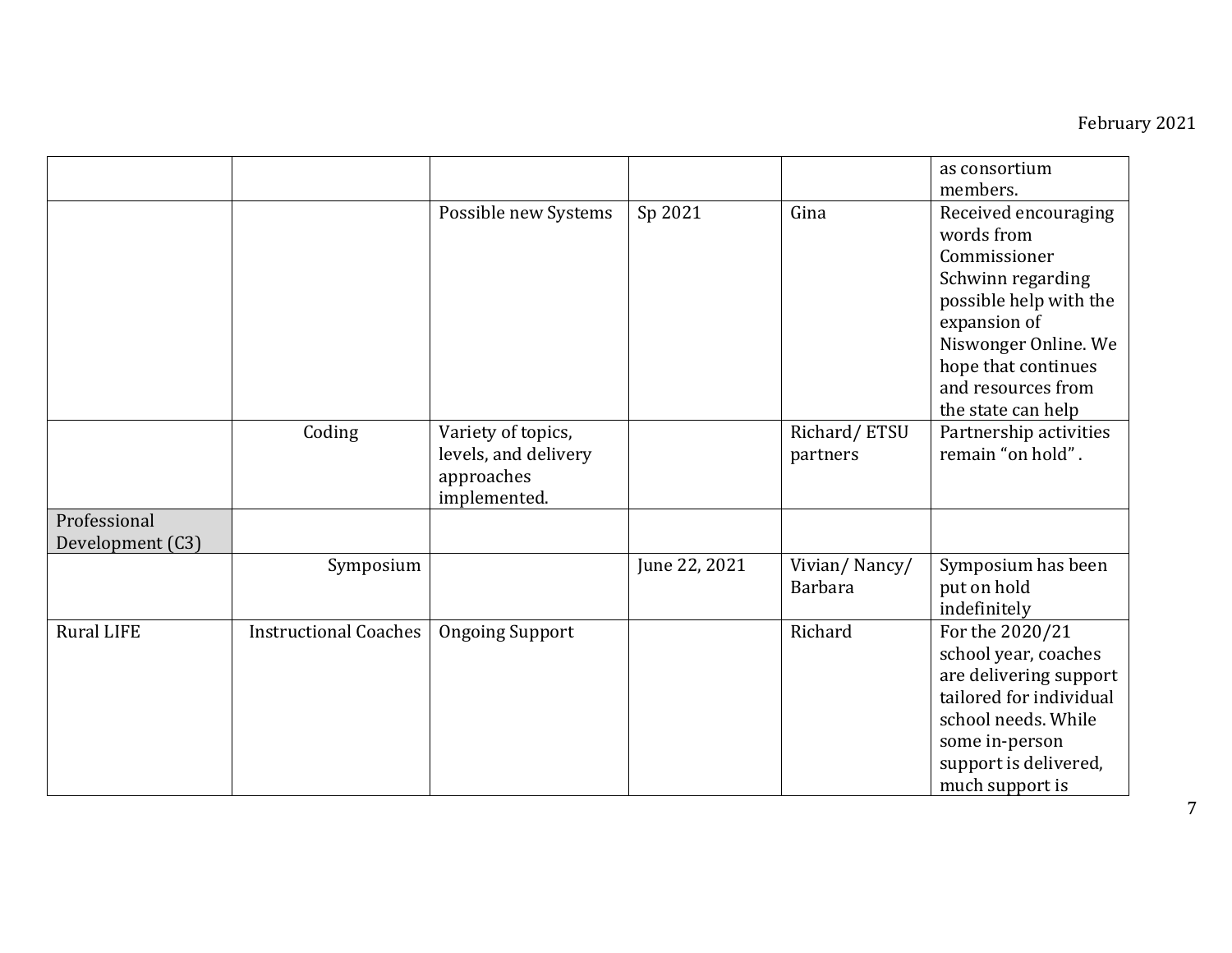|                     |                             |         | scheduled in a virtual<br>format.                                                                                                                                                                                                  |
|---------------------|-----------------------------|---------|------------------------------------------------------------------------------------------------------------------------------------------------------------------------------------------------------------------------------------|
|                     | School-year training        | ongoing | Our coaches have led<br>dozens of short virtual<br>PD sessions; they are<br>archived for viewing<br>as-needed. We are<br>currently<br>implementing a series<br>of support sessions<br>for new lead teachers<br>and porincipals.    |
|                     | <b>Strong Start Network</b> |         | Selections of<br>participants for the<br><b>Strong Start Network</b><br>is finalized;<br>participants are<br>working within their<br>districts on<br>implementing new<br>ELA programs, with<br>the support of RL staff<br>and TNTP |
| <b>School Plans</b> |                             | ongoing | School plans from first<br>group of schools have<br>been completed. Most<br>schools in the second<br>group have created<br>plans and                                                                                               |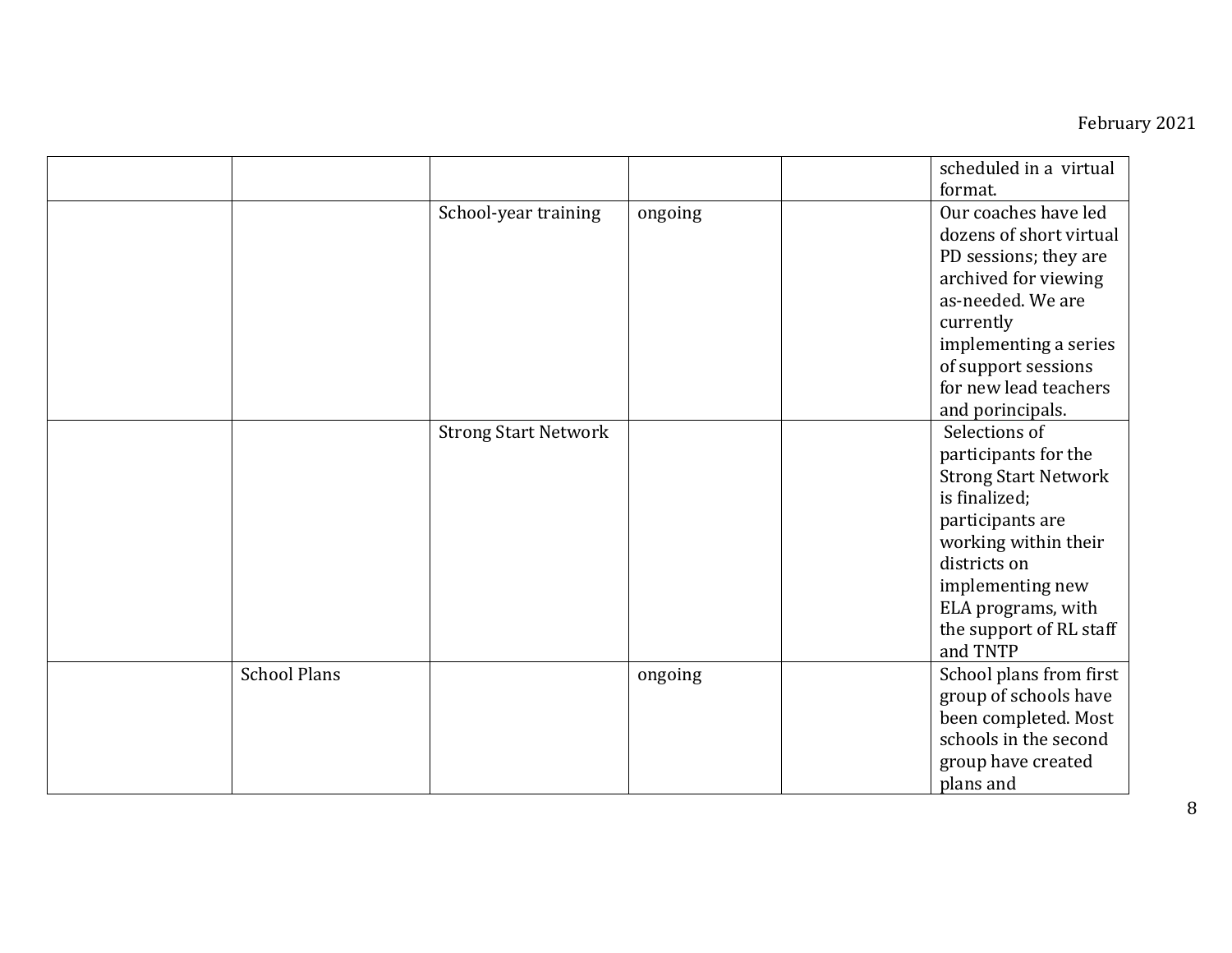|                                                     |                                                  |                                                                    |                                                     |                           | implementation has<br>started.                                                          |
|-----------------------------------------------------|--------------------------------------------------|--------------------------------------------------------------------|-----------------------------------------------------|---------------------------|-----------------------------------------------------------------------------------------|
| NTC (EIR coaching<br>project)                       |                                                  |                                                                    | Presentation to<br>Superintendents<br>and Directors | <b>Richard Bales</b>      | <b>Planning for Summer</b><br>2020 kickoff; staff<br>being hired, schools<br>recruited. |
| Project On-Track                                    | Supplemental tutoring<br>support                 | Primary funding<br>source Care<br>Foundation of<br>America         |                                                     | Debra Bentley,<br>Richard | Planning and outreach<br>to local schools;<br>expected to start<br>Summer 2021          |
| <b>OUTREACH</b>                                     |                                                  |                                                                    |                                                     |                           |                                                                                         |
| <b>TICUA Board</b>                                  |                                                  | <b>Board Meeting</b><br>October 14                                 | Ongoing                                             | Nancy                     | <b>Annual Meeting</b><br>February 15-17, 2021                                           |
|                                                     |                                                  |                                                                    |                                                     |                           |                                                                                         |
| <b>Battelle for Kids</b><br>(BFK)                   |                                                  | <b>Rural Collaborative</b><br>Initiative                           |                                                     | Richard/Nancy             | Informal meetings                                                                       |
| <b>Gates Foundation</b>                             | Learning Circle                                  | Representative group<br>from TN - Next<br>meeting May 18           | ongoing                                             | Nancy                     |                                                                                         |
|                                                     | i3/EIR Rural<br>Communities of<br>Practice       | Various<br>(webinars, etc.)                                        |                                                     | Richard                   |                                                                                         |
| Tennesseans for<br><b>Quality Early</b><br>Learning |                                                  | Nancy participated in<br>virtual Day on the Hill<br>on February 5. | Ongoing                                             | Nancy                     |                                                                                         |
| <b>ETSU</b>                                         | <b>Center of Excellence</b><br>in STEM Education | <b>STEM Hub Advisory</b><br>Council monthly<br>meetings            |                                                     | Richard                   | NF has representation<br>at most STEM Hub<br>meetings; Law will                         |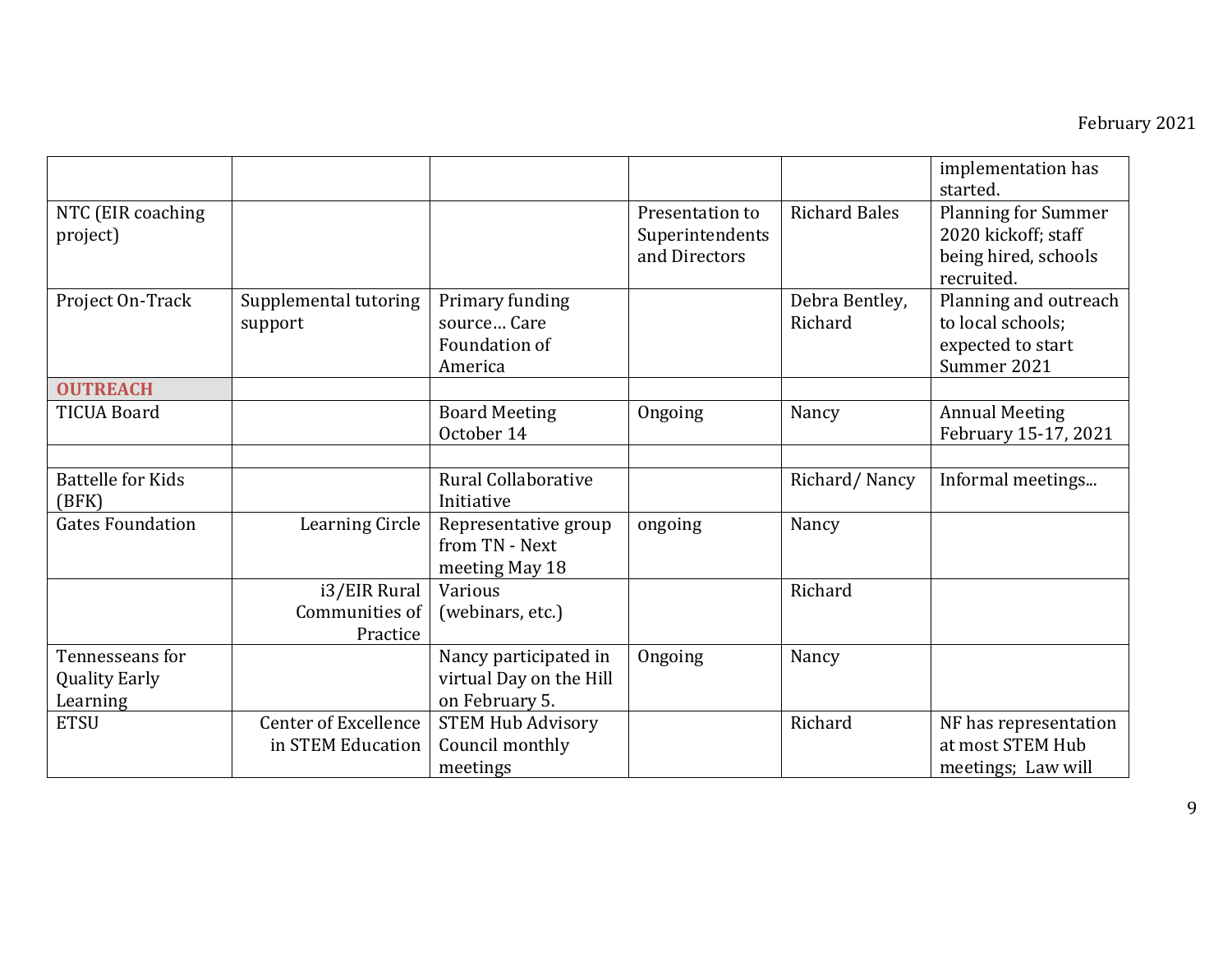|                    |                         |                             |          |               | discuss STEM.LD at<br>Feb16 meeting;<br>reorganization of<br>Center underway,<br>with a third college                            |
|--------------------|-------------------------|-----------------------------|----------|---------------|----------------------------------------------------------------------------------------------------------------------------------|
|                    |                         |                             |          |               | participating.                                                                                                                   |
| Commissioner of    | Commissioner's          |                             | monthly  | Nancy         | <b>Meeting First Monday</b>                                                                                                      |
| Education          | <b>Advisory Council</b> |                             | meetings |               | of each month                                                                                                                    |
| <b>SCORE</b>       |                         | <b>Advisory Council</b>     |          | Nancy         | Regular virtual<br>meetings                                                                                                      |
| TN Dept. of Ed. /  |                         | Regular meetings            |          | Richard/Nancy | Weekly virtual                                                                                                                   |
| <b>CORE</b> office |                         | with Superintendents        |          |               | meetings                                                                                                                         |
|                    |                         | and Directors               |          |               |                                                                                                                                  |
| AccelNow           |                         |                             | ongoing  | Richard       |                                                                                                                                  |
| Potential Grants & |                         |                             |          |               |                                                                                                                                  |
| Partnerships       |                         |                             |          |               |                                                                                                                                  |
|                    | 2020 EIR competition    | STEM.LD proposal as         |          | Richard /     | Grant awarded; early                                                                                                             |
|                    | (US Dept. Of Ed)        | mid-pase proposal<br>(\$8M) |          | Nancy/Law     | planning phase<br>ongoing; partner<br>meetings underway;<br>first school<br>recruitment meeting<br>Feb. 16; staffing<br>underway |
|                    | Regional Educational    | Several initiatives         |          |               | PD webinar series in                                                                                                             |
|                    | Laboratory -            | with this USED-             |          |               | progress; other                                                                                                                  |
|                    | Appalachia              | sponsored agency            |          |               | proposals in planning.                                                                                                           |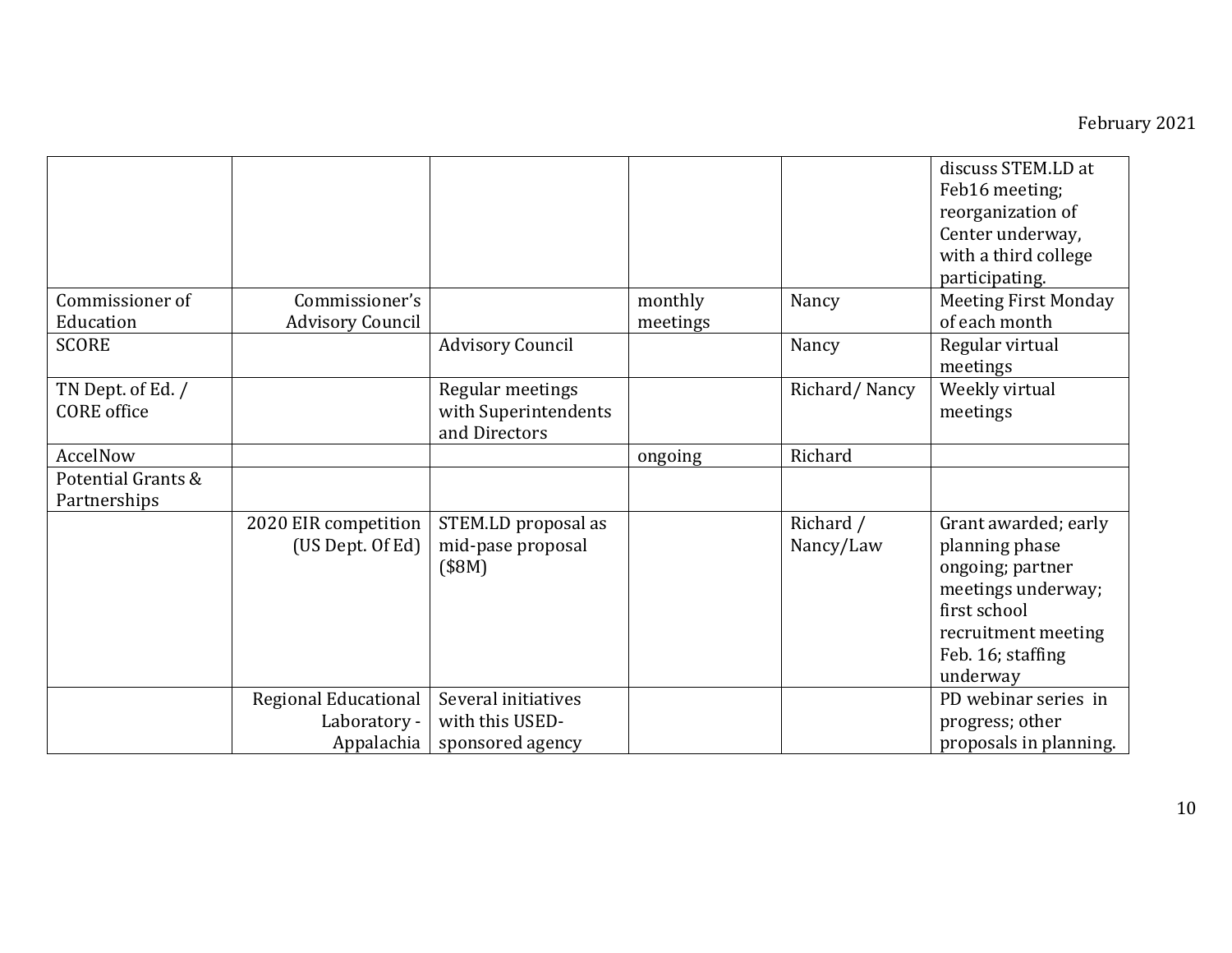|                                                  | National Science<br>Foundation              | Partnership with<br><b>ETSU</b> |                                    |                | Continuing to explore<br>options.                                                                                  |
|--------------------------------------------------|---------------------------------------------|---------------------------------|------------------------------------|----------------|--------------------------------------------------------------------------------------------------------------------|
|                                                  | <b>GEAR UP Partnership</b><br>grant         | Partnership with<br><b>ETSU</b> |                                    | Nancy/Richard  | In planning stages for<br>2021 submission.                                                                         |
| Local Business &<br>Industry                     |                                             |                                 | Ongoing                            | Nancy/Law      | Recruiting focused on<br>financial giving/<br>expansion ongoing                                                    |
|                                                  | Tennessee Higher<br>Education<br>Commission | <b>Board Member</b>             | Ongoing                            | Nancy          | <b>Quarterly Meetings</b>                                                                                          |
|                                                  | TN Arts Commission                          | Commissioner                    | Appointed to<br>Audit<br>Committee | Nancy          | <b>Attended Audit</b><br>Committee meeting<br>February 2                                                           |
| <b>ADMINISTRATION</b><br><b>&amp; OPERATIONS</b> |                                             |                                 |                                    |                |                                                                                                                    |
| C <sub>3</sub> Leadership<br>Council             |                                             |                                 |                                    | Nancy/Richard  | Annual meeting in<br>planning stage (part<br>of upcoming retreat).                                                 |
|                                                  | Web page                                    | <b>Updates and News</b>         | Spring/Fall<br>2021                | <b>Barbara</b> | All website updates<br>were completed and<br>live on November 12.                                                  |
|                                                  | Publications                                | <b>Online News</b>              | Quarterly                          | Barbara/Nancy  | Online news went out<br>on January 19. Next<br>online newsletter is in<br>process and should go<br>out late March. |